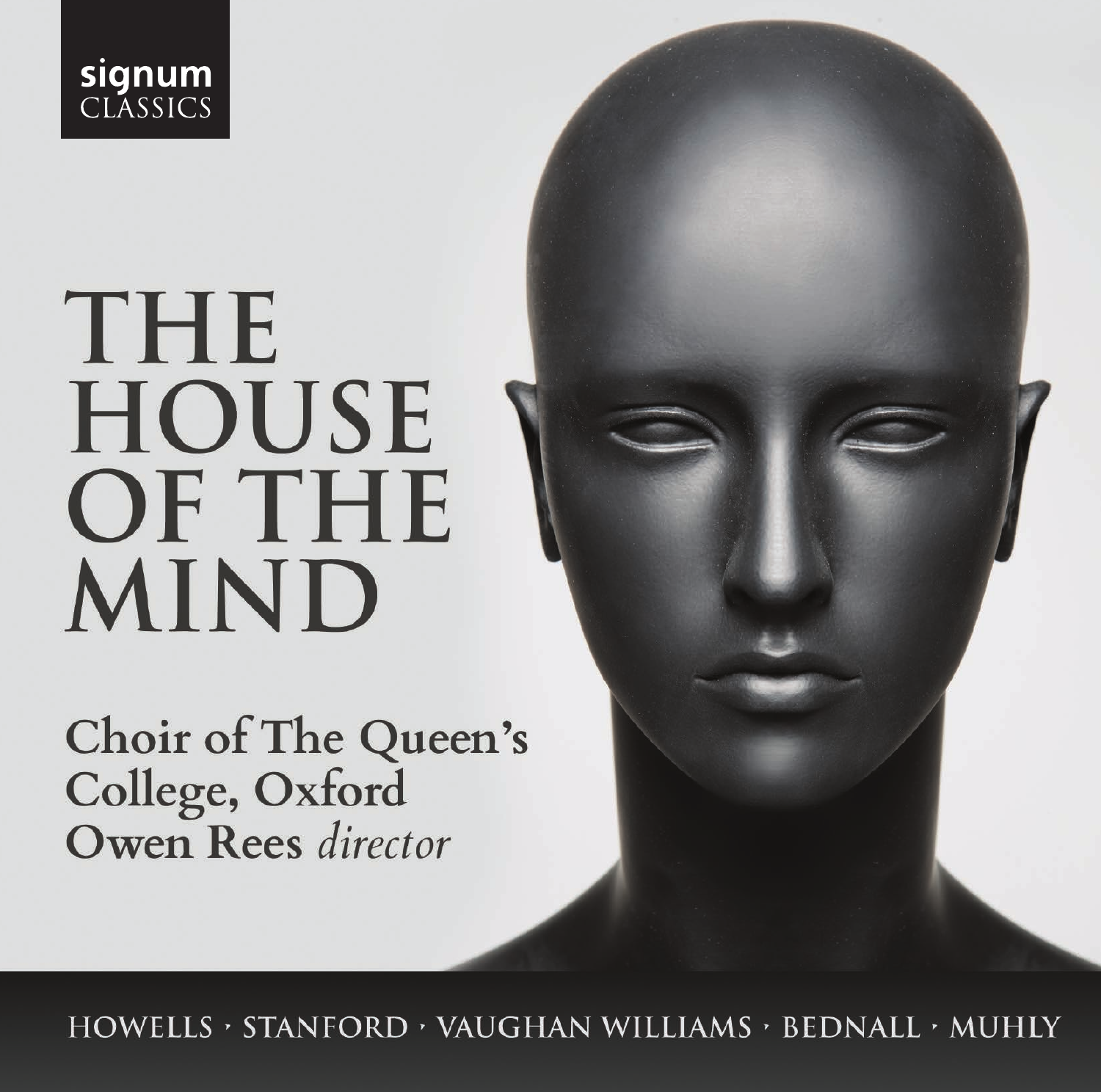### **THE HOUSE OF THE MIND**

| $\overline{1}$   | Behold, O God our defender     | <b>Herbert Howells</b>           | [4.08]  |
|------------------|--------------------------------|----------------------------------|---------|
| $\overline{2}$   | A Hymn for St Cecilia          | <b>Herbert Howells</b>           | [3.17]  |
| 3                | <b>0 Lord I am not haughty</b> | David Bednall                    | [5.25]  |
| 4 <sup>1</sup>   | God be in my head              | <b>Herbert Howells</b>           | [1.34]  |
| 5                | The souls of the righteous     | Ralph Vaughan Williams           | [3.13]  |
| 6                | The House of the Mind          | <b>Herbert Howells</b>           | [9.22]  |
| 7                | Lighten our darkness           | <b>Charles Villiers Stanford</b> | [3.55]  |
| 8                | Like as the hart               | <b>Herbert Howells</b>           | [5.58]  |
| 9                | Like as the hart               | Nico Muhly                       | [5.37]  |
| 10 <sup>10</sup> | Behold, O God our defender     | John Scott                       | [2.28]  |
| 11               | My beloved spake               | Patrick Hadley                   | [3.28]  |
| 12               | Regina cæli                    | <b>Herbert Howells</b>           | [3.14]  |
| 13               | Alma redemptoris mater         | David Bednall                    | [5.20]  |
| 14               | Salve regina                   | <b>Herbert Howells</b>           | [4.31]  |
| 15               | Ave regina cælorum             | David Bednall                    | [4.20]  |
|                  | <b>Total timings:</b>          |                                  | [66.01] |

#### **CHOIR OF THE QUEEN'S COLLEGE, OXFORD OWEN REES** DIRECTOR

Herbert Howells developed an instantly recognisable and distinctive voice in his choral music. That voice became and remains inextricably linked with Anglican liturgy, churches, and choirs, but rather than evoking formality or traditionalism it is marked by striking sensuality and apparent freedom. There is, as David Maw has put it, an essential paradox about Howells's compositional output and reputation: 'on one level, Howells successfully and self-consciously allied himself with the British musical establishment; on another level, everything about him – his background, psychology and musicality – resisted this.' The current recording presents seven of Howells's choral works within the context of music by composers who taught and/or influenced him (Stanford, Vaughan Williams) and worked alongside him (Patrick Hadley), and composers who have responded to his music in particular pieces (John Scott, Nico Muhly, David Bednall). These juxtapositions reveal some striking similarities and echoes, but they also serve to highlight contrasts of compositional language and ideals as much as proximity. For example, the piece on this recording which is at the greatest distance from Howells's sound-world – Muhly's *Like as the hart* – is the one which is most directly an *hommage* to Howells and

a reflection upon Howells's own setting of that text and his compositional methods more widely. The programme of the recording spans a century, from two Howells works composed during the Great War (*Regina cæli* and *Salve regina*) to pieces by David Bednall commissioned for this project and completed – as a complement to the two Howells items just mentioned – in 2016.

Born in Lydney, Gloucestershire, in 1892, Howells studied with Herbert Brewer, Organist of Gloucester Cathedral, before gaining a place at the Royal College of Music in 1912. His composition teacher there, Charles Villiers Stanford, described Howells as his 'son in music' and strongly supported his early career, but the influences upon Howells during this early period in London and before it were diverse, including Vaughan Williams, Elgar, and Ravel, and reflected also the revival of interest in Tudor (and other Renaissance) sacred music manifest famously in the work of Richard Terry with the Choir of Westminster Cathedral. It was Stanford who encouraged Howells to work with Terry, and in 1916 Howells wrote within the space of one week a set of *Four Anthems to the Blessed Virgin Mary* for Westminster Cathedral. Only two of these four anthems

#### **www.signumrecords.com**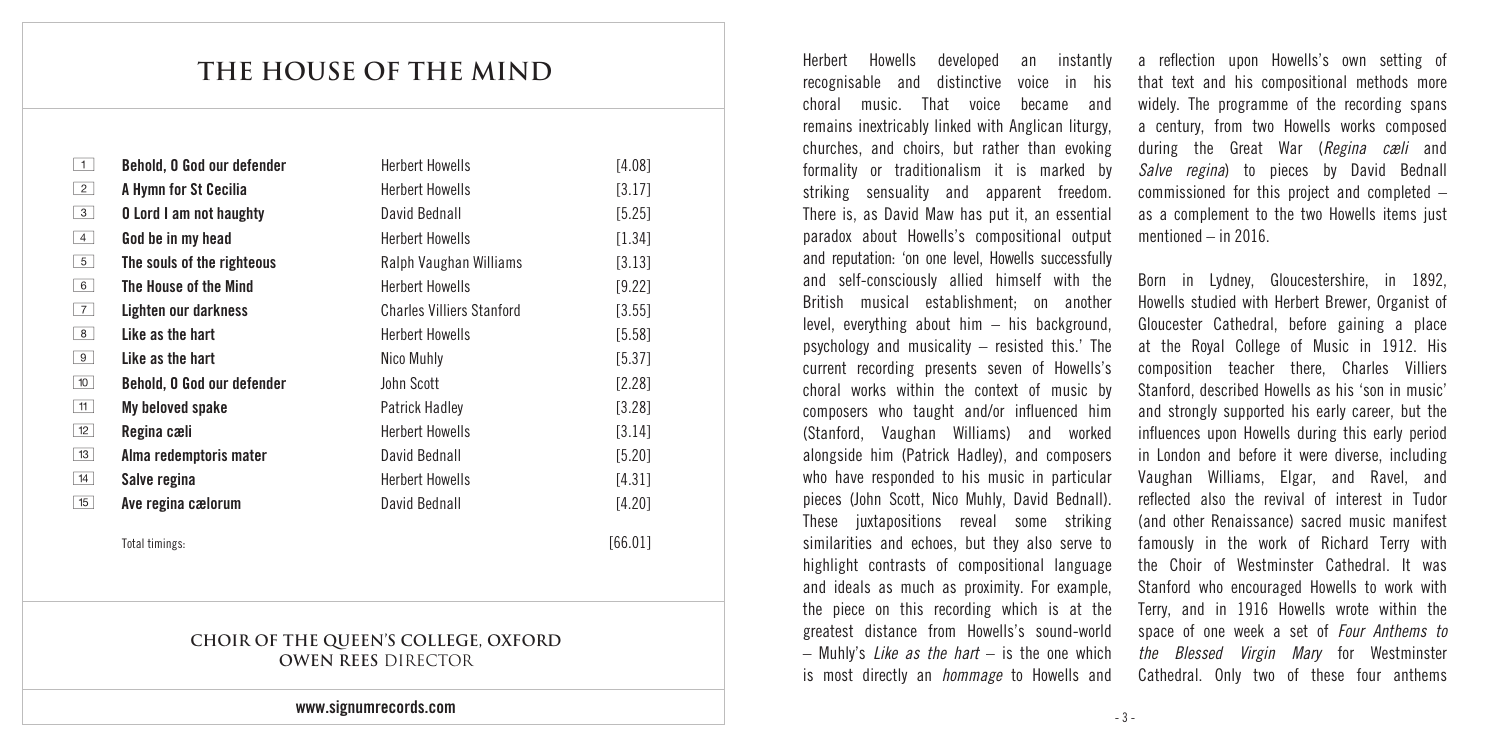survive: *Salve regina* and the Eastertide anthem *Regina cæli*. In their rich and imposing textures – achieved with six voice-parts in *Salve regina* and two antiphonal choirs in *Regina cæli* – they provide early examples of Howells's skill in exploiting the grandeur and atmospherically reverberant acoustics of such great ecclesiastical spaces as Westminster Cathedral. Despite the context for which they were written, neither setting draws upon the plainchant associated with its text, but Howells periodically and freely evokes chant through the shaping of lines and by having groups of voices declaim the text in unison or octaves, as at the start of *Regina cæli* and at the subdued plea for Mary to pray to Jesus for us ('et Jesum benedictum…') towards the end of *Salve regina*. He dramatises the most crucial word in the text of *Regina cæli* – the triumphant 'Resurrexit' ('he has arisen') – by bringing the two choirs together in monumental chordal declamation for the first time, and by employing a particular type of striking harmonic shift (related to a device found in certain Tudor works by Tallis and others) which reveals the influence of Vaughan Williams on the young composer.

In October 2016 I invited David Bednall, who describes Howells's music as a particularly strong and enduring influence on his own, to compose settings of the other two Marian antiphon texts – *Alma redemptoris mater* and *Ave regina cælorum* – which had been included in Howells's set of *Four Anthems* for Westminster Cathedral. Bednall conceived his responses not as pastiche but as inhabiting a 'similar sound world' to Howells's settings, while also engaging with features of other and earlier repertoire. *Ave regina cælorum* – like Howells's *Regina cæli* – is bound together by the reappearances of material, the most important in this case being the celebratory opening acclamation, which recurs periodically, both to the opening words and to set 'Gaude Virgo gloriosa'. These chordal fanfares act as pillars of the structure, alternating with sections of energetic melismatic and contrapuntal writing. Gabriel's word of salutation to Mary, 'Ave', ecstatically repeated by a solo soprano in what the composer describes as the central 'oasis' of this motet, is likewise given special emphasis in Bednall's *Alma redemptoris mater*, where it summons an extended passage of polyrhythmic counterpoint between the voices, expanding on the triplet figures heard sporadically in the piece up to this point. *Alma redemptoris*, like *Ave regina*, reuses its opening idea as a 'ritornello', one which (as the composer notes) recalls 'something of the atmosphere of Bax's *Mater ora filium*' and which 'is intended to summon something of the chill of a cold chapel, and also the sense of mystery of Advent', the season in which this Marian antiphon is sung.

Howells's music for the heart of Catholic devotion in England – the new Westminster Cathedral, and the four evening antiphons of the Blessed Virgin Mary – contrasts with Stanford's near-contemporary *Lighten our darkness*, one of the texts which most powerfully evokes Anglican Evensong, where it is the final collect. Stanford's setting was composed three years after Howells's motets for Westminster Cathedral, in March 1918, a few months before the end of the First World War. The text of Thomas Cranmer's famous collect 'against all perils' carried particular weight in this context: Stanford had moved temporarily from London to Windsor to avoid the air raids on the capital, and wrote this piece for the Choir of St George's Chapel, Windsor. The music simply but powerfully juxtaposes the 'dangers of this night' with the sure comforts of faith in Christ.

Howells spent the bulk of his career teaching in London, at his alma mater the Royal College of Music and as Professor of Music at London University. Early in 1941 he wrote a set of Four Anthems (originally titled 'in the time of war') on psalm texts, of which two have attained enduring popularity, *O pray for the peace of Jerusalem* and (third in the set) *Like as the hart*, the text of which is the opening verses of Psalm 42. The modal and jazz- and blues-influenced language of the piece creates an atmosphere of longing and even melancholy that emphasises the yearning of the text and the bitterness of its central section ('My tears have been my meat day and night…'). Howells was friends with Patrick Hadley, a colleague of Howells's at the Royal College of Music and also Fellow and Director of Music at Gonville and Caius College, Cambridge: Howells was acting Organist at nearby St John's College from the autumn of 1941 until 1945. Hadley's anthem *My beloved spake*, written for the wedding of one of his RCM students in 1936, is an equally evocative and sensuous setting of words from the great love-poem of the Old Testament, the Song of Songs. In the passage of text chosen by Hadley, the opening exhortation – 'Rise up, my love, and come away' – is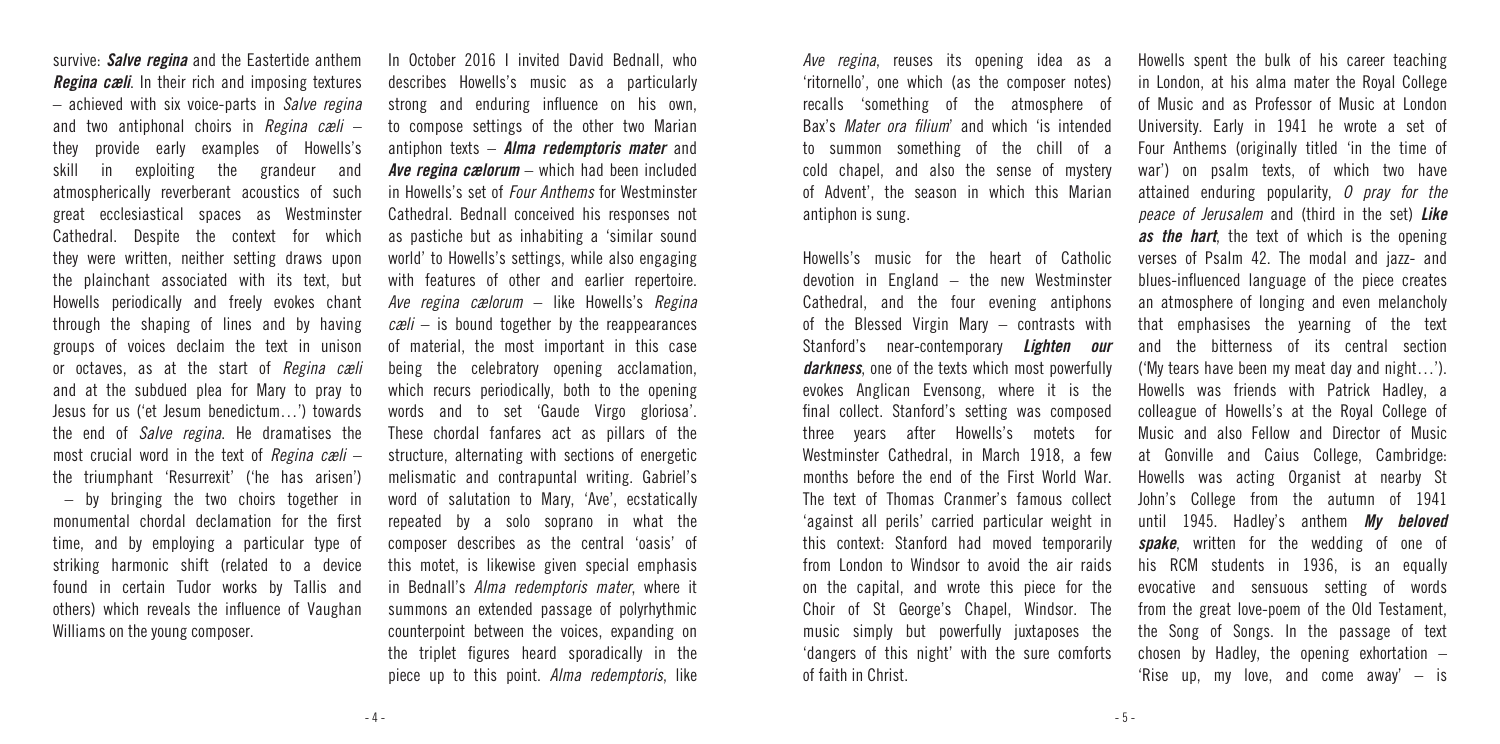repeated at the end of the passage – 'Arise, my love, and come away' – and Hadley's setting duly has an ABA structure reflecting that of the text, with a hushed middle section between opening and closing passages of great majesty and power. Howells likewise produced an ABA structure in *Like as the hart* (and in other anthems from the 1941 set, *O pray for the peace of Jerusalem* and *Let God arise*), but here the composer himself inserted the textual repetition of the opening text. For this repetition, the 'free' declamation of the tenors and basses is intensified by means of a soprano descant.

Nico Muhly writes that his own setting of *Like as the hart*, for choir, solo violin, and percussion, 'is my response to Herbert Howells's more famous setting of this Psalm paraphrase. I have always been obsessed with the length of Howells's melodies and the way that the harmonies trail behind the tunes like halos. In my version, I invert this relationship, with massive elongated harmonies dragging melodic fragments behind them. I arranged the harmonies in a large arch form with shrinking and expanding rhythms on either side of the central point (on the word "God").' Muhly sets just the first two verses of the Psalm, marking the division in the first verse by the appearance of a solo soprano at 'so longeth my soul'. Although the choir emerges dramatically at the central point ('God'), for much of the piece the foreground character is a solo violinist (on this recording, Elizabeth Nurse, a student at Queen's and Choral Scholar), accompanied by percussion (triangle and tam-tam at the opening): the effect suggests improvisation on a melodic fragment until the choir enters voice by voice, its slowly evolving harmonies counterpointed with the rhythmic impetus of the instruments.

In his collection of musical cameos, *Howells' Clavichord*, of the 1950s, Howells included one musical gift to Patrick Hadley ('Patrick's Siciliano') and two to Ralph Vaughan Williams ('Ralph's Pavane' and 'Ralph's Galliard'). Vaughan Williams's music had been one of the most important early influences on Howells, as is apparent in the latter's *Regina cæli*. The seventeen-year-old Howells had been deeply struck by the premiere of Vaughan Williams's *Fantasia on a Theme by Thomas Tallis* in Gloucester Cathedral in 1910: 'I was moved deeply. I think if I had to isolate from the rest any one impression of a purely musical sort that mattered most to me in the whole of my life as a musician, it would be the hearing of that work.' Howells was also to comment that 'Ralph and I felt and reacted to things musically in a very similar way, and if some of our works are alike in any respect, it's not, I think, merely a question of influence but also of intuitive affinity.' As Howells notes, part of that affinity lay in both composers' fascination with the modes, and modal writing strongly characterises the chant-like soloists' lines in Vaughan Williams's motet *The souls of the righteous*, composed for the dedication service of the Battle of Britain Chapel in Westminster Abbey in 1947. After a chantlike opening sung by soprano soloist and then choir, the repeated words 'but they are in peace' are quietly highlighted through telling harmonic shifts, while the Lydian mode is used to give brightness to the triumphant cascading peals opening the final section at 'For God proved them'.

From the mid 1940s onwards Howells produced the body of Anglican liturgical music for which he is most remembered, and for the Queen's coronation service at the Abbey in 1953 he composed the Introit *Behold, O God our defender*. Half a century later John Scott (then Organist of St Paul's Cathedral)

set the same text for the service held at St Paul's in June 2002 to mark the Queen's Golden Jubilee. Scott wrote: 'In a service characterized by pageantry, rejoicing and high celebration, the opportunity was taken to contribute something of a more gentle and reflective nature. As a devotee of the music of Herbert Howells, I was drawn to set these beautiful words from Psalm 84, which shamelessly evokes Howells's choral palette. Howells set these words for the Coronation Service in 1953, and I've always felt his little masterpiece has been unduly neglected. My Royal tribute also ends in homage to Howells; the final tenor phrase, with its Lydian inflection, draws directly on Howells's setting.' Scott's treatment of the text evokes Howells's also in some of its ecstatic and melismatic prolongations of words, but Howells's setting is on a much larger scale, each of its three sections capped by a dramatic climax: at the third statement of 'behold'; at 'thine annointed', with striking chordal shifts of the Vaughan-Williams variety once again; and finally at 'is better than a thousand'.

The largest-scale work by Howells on this recording is his motet *The House of the Mind* of 1954, a meditation on a seventeenth-century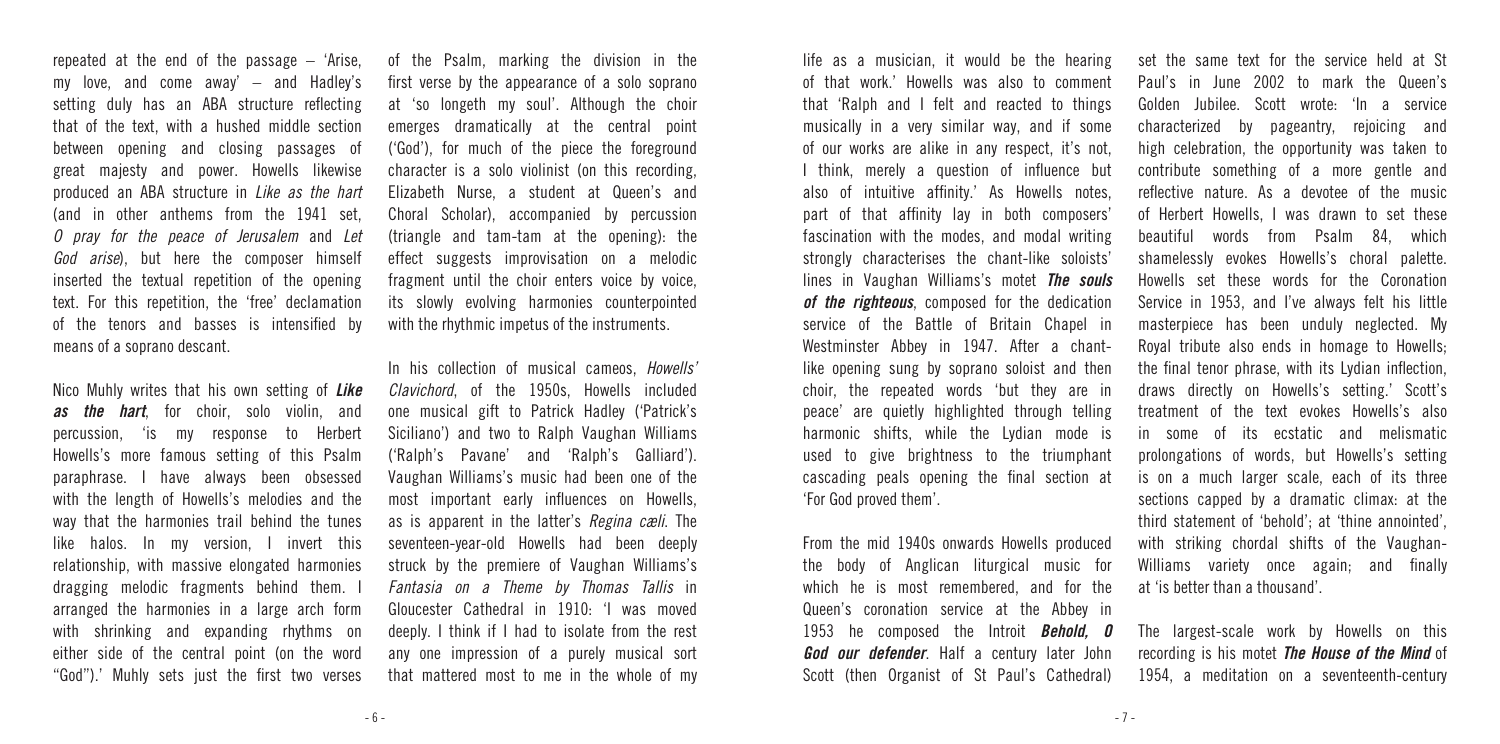poem by Joseph Beaumont concerned with the mind as a place of inward refuge in which God can dwell. Howells contrasts the quiet introspection advocated in the poem's opening stanza with a stirring evocation of the unconquerable power of the mind ('a close immured tower') to withstand 'all hostile power' in the second stanza. The third stanza opens with an evocative sample of the ethereal manner of writing for upper voices and organ which Howells had exploited in the famous openings of his Magnificat settings for King's College, Cambridge, and Gloucester Cathedral. To represent the mystery of God inhabiting the human mind at the beginning of the final stanza ('Th'infinite Creator can dwell in it'), Howells employs unaccompanied chordal declamation possessing an exquisite harmonic intensity and density suggestive of the sound-worlds of parts of his Requiem and *Take him, earth, for cherishing*. The theme of Beaumont's poem chimes with that of Howells' setting of *God be in my head*, a beautiful miniature which – as the owner of the manuscript copy, Christopher Eaton Smith, revealed – was 'written by Dr Howells in some spare minutes before the end of a theory lesson at the Royal College of Music in June 1966, following a "rather fair" attempt at

the same words by me!' The psalm text set in David Bednall's *O Lord, I am not haughty*, likewise echoes this theme of the interior life of quietude and faith. This work was commissioned by Lady Susan Budd to celebrate the seventieth birthday of Sir Alan Budd (then Provost of The Queen's College) in 2007, and was premiered by the Choir in that year.

The latest Howells piece on the disc – *A Hymn for St Cecilia* – shows a very different side of Howells' style. This setting of a poem by Vaughan Williams' wife Ursula in praise of the patron saint of Music was commissioned by the Worshipful Company of Musicians (of which Howells was Master in 1959–60), and was first sung on St Cecilia's Day 1961 in St Paul's Cathedral. All three verses are sung to the same exultant melody. Howells evokes celebration particularly in the first verse (sung by all voices in unison or octaves) and the last, where a soprano countermelody rings out above the ensemble, suggesting the joining of earthly and heavenly music which the poem here describes.

This recording has been made with generous support from Sir Alan Budd. Owen Rees © 2018

#### **TEXTS & TRANSLATIONS**

1 & 0 **Behold, O God our defender**  Herbert Howells / John Scott

Behold, O God our defender, and look upon the face of thine anointed.

For one day in thy courts is better than a thousand.

Psalm 84:9–10

#### 2 **A Hymn for St Cecilia**  Herbert Howells

Sing for the morning's joy, Cecilia, sing, In words of youth and phrases of the Spring, Walk the bright colonnades by fountains' spray, And sing as sunlight fills the waking day; Till angels, voyaging in upper air, Pause on a wing and gather the clear sound Into celestial joy, wound and unwound A silver chain, or golden as your hair.

Sing for your loves of heaven and of earth, In words of music, and each word a truth; Marriage of heart and longings that aspire, A bond of roses, and a ring of fire. Your summertime grows short and fades away, Terror must gather to a martyr's death;

But never tremble, the last indrawn breath Remembers music as an echo may.

Through the cold aftermath of centuries, Cecilia's music dances in the skies; Lend us a fragment of the immortal air, That with your choiring angels we may share, A word to light us thro' time-fettered night, Water of life, or rose of paradise, So from the earth another song shall rise To meet your own in heaven's long delight.

Ursula Vaughan Williams (1911–2007)

#### 3 **O Lord, I am not haughty**  David Bednall

O Lord I am not haughty; I have no proud looks. I do not exercise myself in great matters, or with things that are too hard for me. For I have stilled and quieted my soul, as a weaned child upon his mother's breast; so is my soul quieted within me. O Israel, trust in the Lord for evermore.

Psalm 131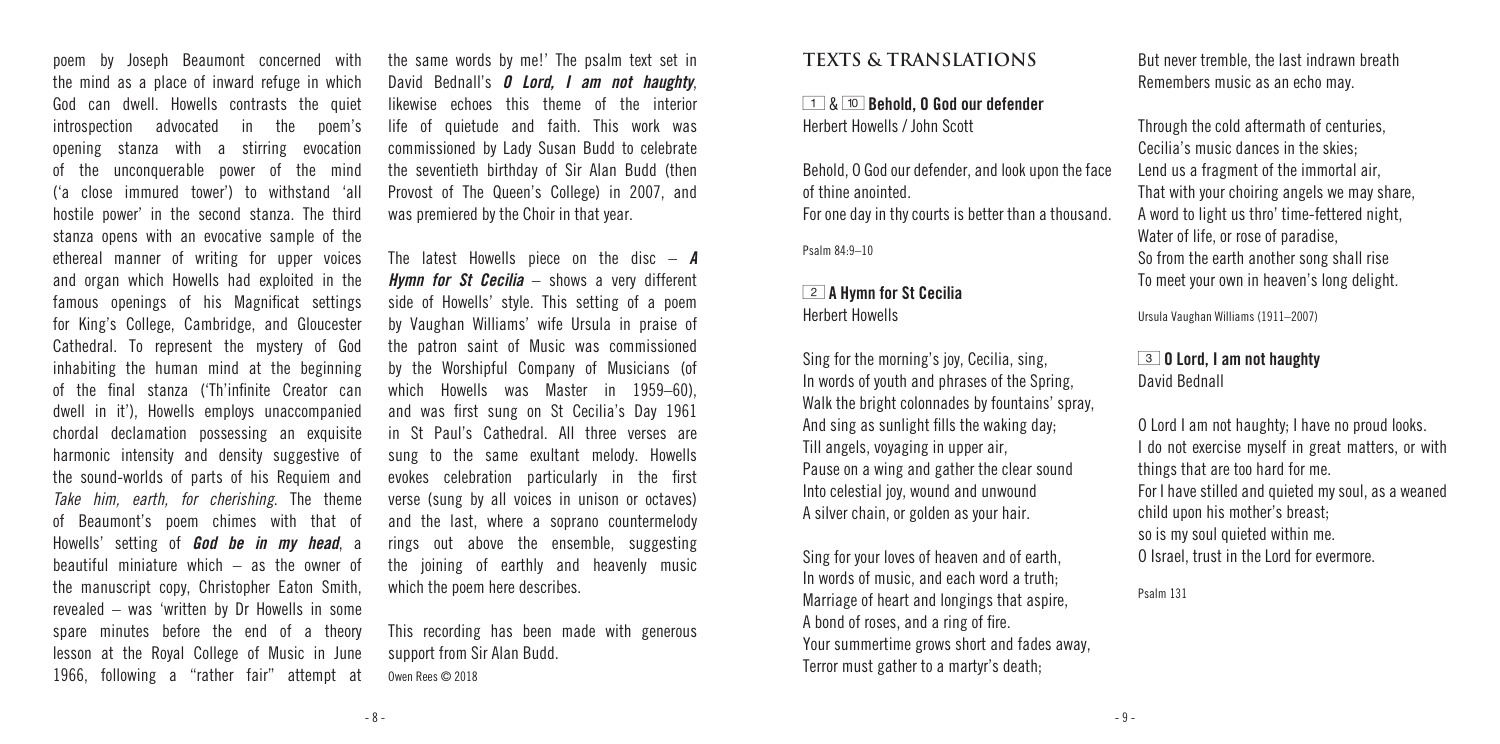4 **God be in my head**  Herbert Howells

God be in my head, and in my understanding; God be in mine eyes, and in my looking; God be in my mouth, and in my speaking; God be in my heart, and in my thinking; God be at mine end, and at my departing.

Sarum Primer, 1558

Wisdom 3:1–5

#### 5 **The souls of the righteous**  Ralph Vaughan Williams

The souls of the righteous are in the hand of God, and there shall no torment touch them. In the sight of the unwise they seemed to die, and their departure is taken for misery, and their going from us to be utter destruction, but they are in peace. For though they be punished in the sight of men, yet is their hope full of immortality, and having been a little chastised, they shall be greatly rewarded. For God proved them and found them worthy for Himself.

6 **The House of the Mind**  Herbert Howells

As earth's pageant passes by, Let reflection turn thine eye Inward, and observe thy breast; There alone dwells solid rest.

That's a close immurèd tower Which can mock all hostile power: To thyself a tenant be, And inhabit safe and free.

Say not that this house is small, Girt up in a narrow wall; In a cleanly sober mind Heaven itself full room doth find.

Th' infinite Creator can Dwell in it, and may not man? Here content make thy abode With thyself and with thy God.

Joseph Beaumont (1616–1699)

**T1 My beloved spake** 

My beloved spake, and said unto me, Rise up, my love, my fair one, and come away. For lo, the winter is past, the rain is over and gone; the flowers appear on the earth; the time of the singing of birds is come, and the voice of the turtle is heard in our land. The fig tree putteth forth her green figs, and the vines with the tender grape give a good smell. Arise my love, my fair one, and come away.

Song of Songs 2:10–13

Lighten our darkness, we beseech thee, O God; and Patrick Hadley

7 **Lighten our darkness**  Charles Villiers Stanford

our Saviour, Jesus Christ. Amen.

Like as the hart desireth the waterbrooks, so longeth my soul after thee, O God.

My soul is athirst for God, yea even for the living God. When shall I come to appear before the presence

My tears have been my meat day and night, while they daily say unto me, 'Where is now thy God?'

8 & 9 **Like as the hart**  Herbert Howells / Nico Muhly

Book of Common Prayer

of God?

Psalm 42:1–3

of thy great mercy, defend us from all perils and dangers of this night; for the love of thine only Son,

- 11 -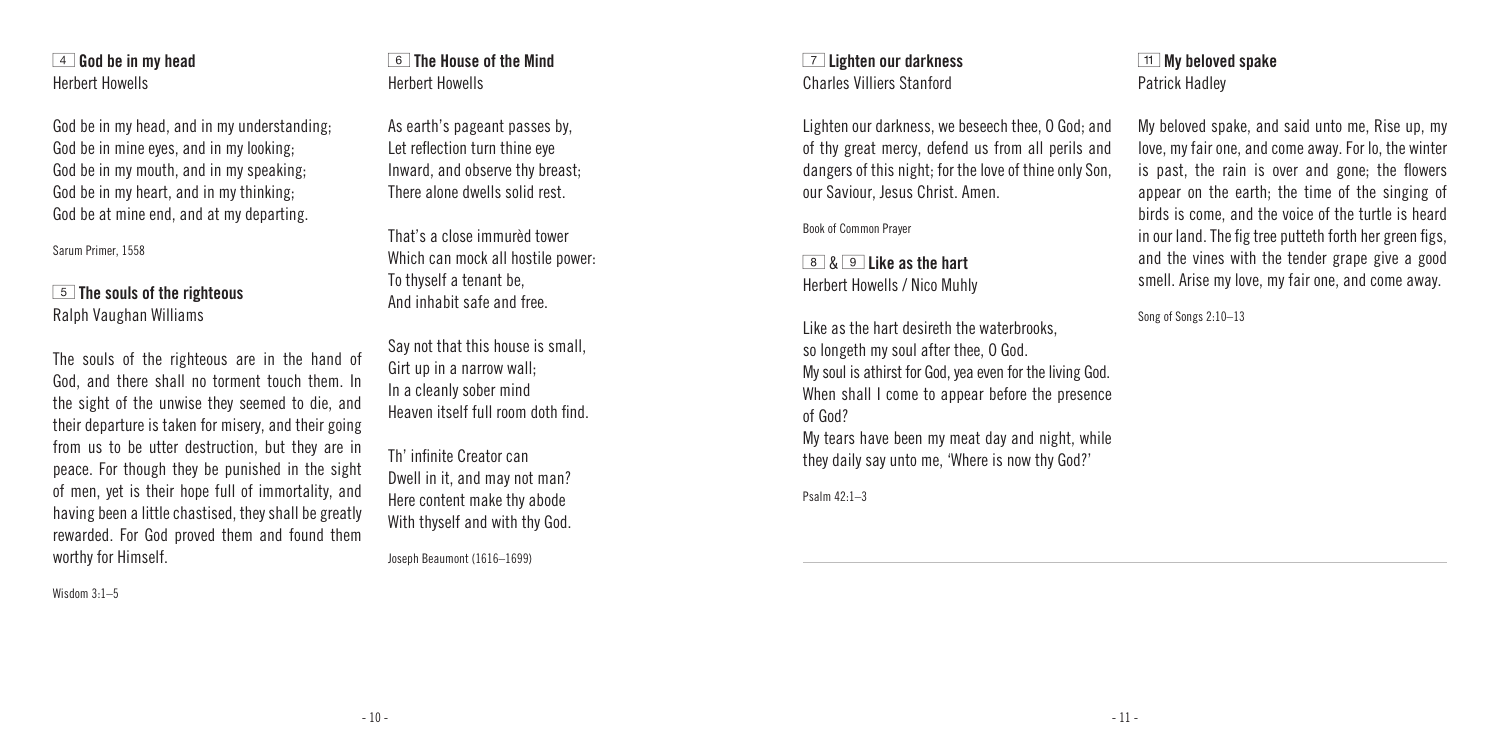Regina cæli lætare, alleluia; Quia quem meruisti portare, alleluia; Resurrexit sicut dixit, alleluia; Ora pro nobis Deum, alleluia.

#### **13** Alma redemptoris mater David Bednall

Alma redemptoris mater, quæ pervia cæli porta manes, et stella maris, succurre cadenti surgere qui curat populo. Tu quæ genuisti, natura mirante, tuum sanctum genitorem, virgo prius ac posterius, Gabrielis ab ore sumens illud 'Ave', peccatorum miserere.

#### **14** Salve regina Herbert Howells

Salve Regina, mater misericordiæ, vita, dulcedo, et spes nostra, Salve! Ad te clamamus, exsules filii Hevæ;

*Queen of heaven, rejoice, alleluia; for He whom you were worthy to bear, alleluia, has risen, as He said, alleluia; pray for us to God. Alleluia.*

Antiphon of the Blessed Virgin Mary from Easter Sunday until the Friday after Pentecost

*Nourishing mother of the redeemer, you who are the open door to heaven, and star of the sea, help the falling people who strive to rise. You who gave birth, with nature wondering, to your Holy Creator, virgin before and after, receiving that 'Hail' from the mouth of Gabriel, have mercy on sinners.*

Antiphon of the Blessed Virgin Mary from Advent until the Purification

ad te suspiramus, gementes et flentes in hac lacrimarum valle. Eia ergo, advocata nostra, illos tuos misericordes oculos ad nos converte, et Jesum, benedictum fructum ventris tui, nobis post hoc exilium ostende, O clemens, O pia, O dulcis virgo Maria.

**15** Ave regina cælorum David Bednall

Ave regina cælorum, ave, domina angelorum: salve radix, salve porta ex qua mundo lux est orta:

Gaude virgo gloriosa, super omnes speciosa, Vale, o valde decora, et pro nobis Christum exora.

*to thee do we sigh, mourning and weeping in this valley of tears. Turn, then, most gracious advocate, thine eyes of mercy toward us, and after this exile, show us the blessed fruit of thy womb, Jesus. O clement, O loving, O sweet Virgin Mary.* 

Antiphon of the Blessed Virgin Mary between Trinity and Advent

*Hail, Queen of the heavens, Hail, ruler of the angels: Hail, root, hail, harbour from whom light has shone to the world.*

*Rejoice, glorious virgin, beautiful above all, farewell, O most comely, and pray to Christ for us.*

Antiphon of the Blessed Virgin Mary from the Purification until Wednesday of Holy Week

*Hail, Queen, Mother of mercy, Hail, our life, our sweetness and our hope! To thee do we cry, banished children of Eve,*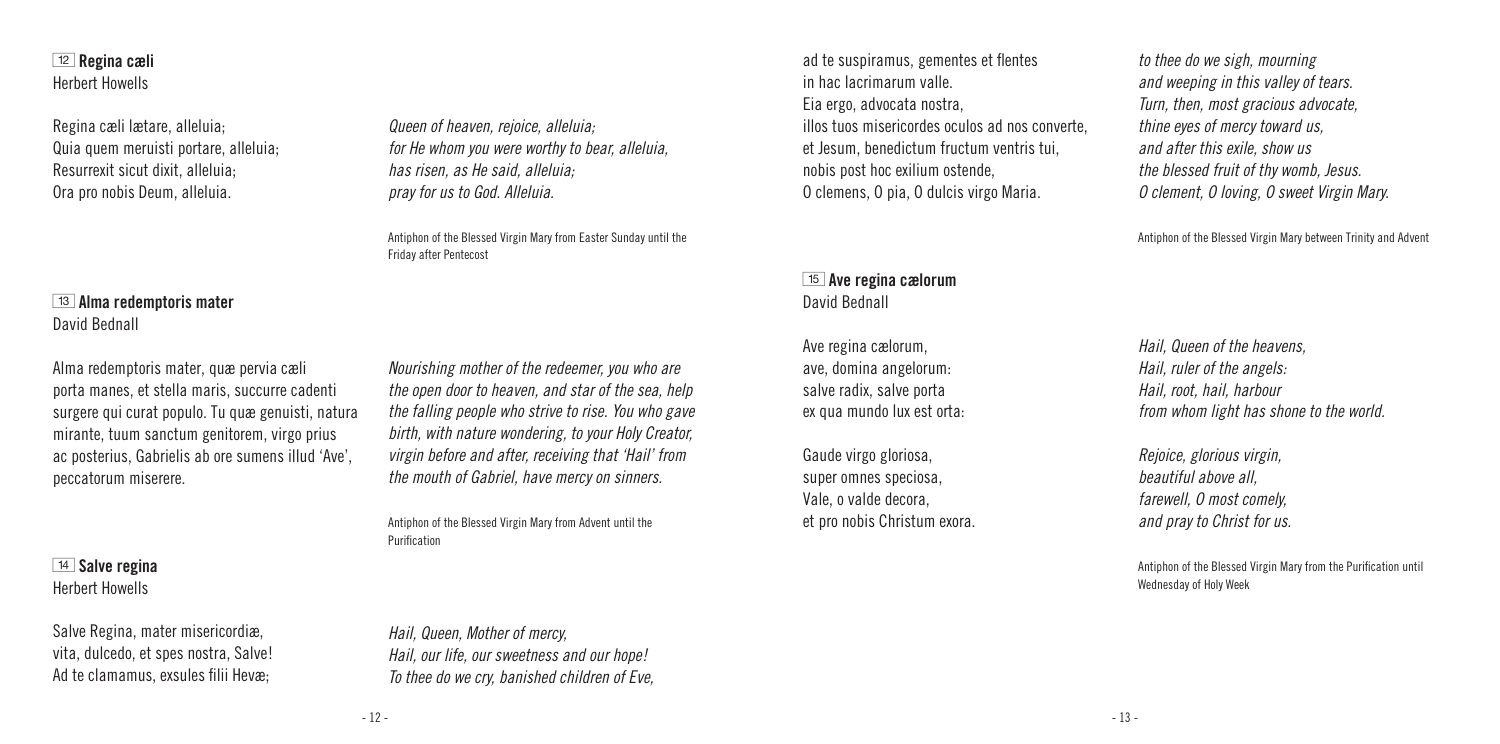#### **CHOIR OF THE QUEEN'S COLLEGE OXFORD**

#### **Soprano**

**Alto** Esther Brazil Elizabeth Nurse James Orrell Chris Pidgeon Charlotte Rowden Hannah Street Henry Taylor

Eleanor Bray \* Helen Brown Pandora Dewan Patricia Drummond Isabella Grive Olivia Hugh-Jones Ella McCarthy # Rosie Miller Bethan Rose Dominique Simpson Fleur Smith † Roya Stuart-Rees Hannah Wight

#### **Tenor**

Andrew Doll Alex Grigg Laurence Jeffcoate § Matthew Reese Andrew Sanchez Alistair Walker

#### **Bass**

Erik Andreoli Jonathan Arnold Rory Booth Matthew Buchan Laurence Cummins Rory Green Robert Holbrook § Dirk Verloop

#### **Organ**

David Bednall (tracks 1, 3, 6, 7) Matthew Gibson (tracks 2, 8, 11) **Violin** Elizabeth Nurse (track 9)

**Percussion** John Warner (track 9)

\* Solo on tracks 5, 9 † Solo on track 14 # Solo on track 15 § Solo on track 5



The Choir of the Queen's College, Oxford is among the finest and most active university choirs in the UK. Its extensive concert schedule involves appearances across the UK and abroad, including work with such professional ensembles as the Orchestra of the Age of Enlightenment, the Brook Street Band, and the Oxford Philharmonic Orchestra. It regularly tours abroad, and recent concert tours have included Taiwan, China, the USA, Sri Lanka, Italy, Sardinia, Portugal, Spain, France, the Low Countries, and Germany.

The choir's wide-ranging repertory, on recordings and in concerts and services, includes a rich array of Renaissance and Baroque music and contemporary works. The group broadcasts regularly on BBC Radio, and during the academic year it provides the music for regular services in the splendid Baroque chapel of The Queen's College. Queen's Choir's recent CD releases are on the Signum and Avie labels. 2013 saw the release of a CD of *Dixit Dominus*  settings by Handel and Alessandro Scarlatti. which was hailed as 'a disc of unusually high calibre' by *Early Music Review* and awarded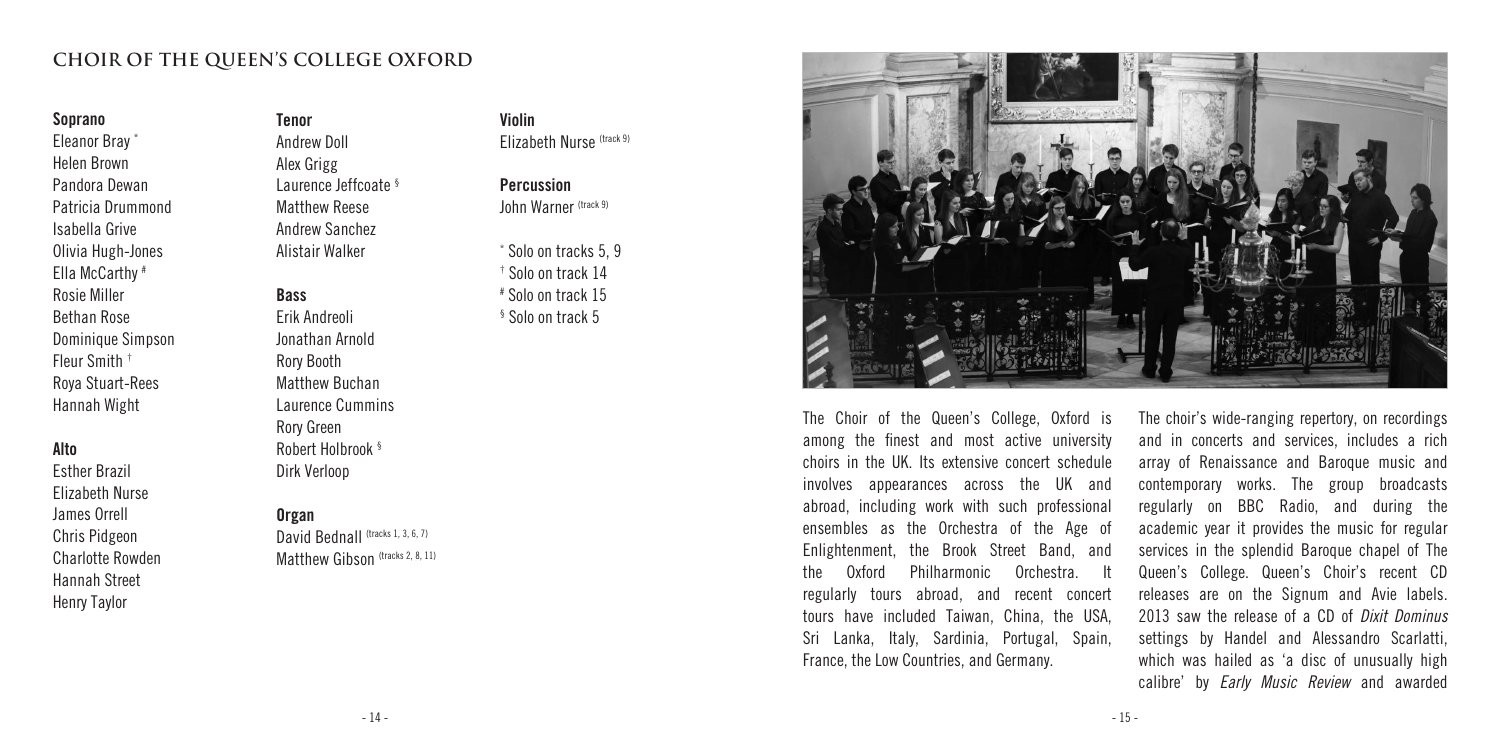5 stars by *Choir and Organ*. *Carols from Queen's* enjoyed nine weeks in the Specialist Classical Charts, was 'Drive Featured Album of the Week' on Classic FM, and was a *Telegraph*  Christmas pick. The choir's last disc, *A New Heaven*, released 2017, went straight to No. 1 in its first week of sales, and *BBC Music Magazine* commented that the recording shows 'the singers at their radiant best'. Queen's Choir has also recorded for film at the famous Abbey Road Studios, and appears on the Grammy-nominated soundtrack of the Warner-Brothers film *Harry Potter and the Half-Blood Prince.*

#### **OWEN REES**

Owen Rees is Professor of Music at the University of Oxford, and Fellow in Music and Organist (Director of Music) at The Queen's College. He directs the Chapel Choir of The Queen's College and also conducts the professional early-music choir Contrapunctus. His work as a conductor has taken him to many parts of the world, including the USA, China, Spain, Portugal, Germany, Switzerland, Italy, France, Norway, and the Netherlands, and he is much in demand internationally as a leader of choral workshops.



His recordings have three times been shortlisted for the *Gramophone* Early Music Award, have been selected as Editor's Choice in *Gramophone* and Choral and Song Choice in *BBC Music Magazine*, and featured in the

'20 Classical Recordings of the Year' 2015 in *The Sunday Times*. His CDs with Queen's and other choirs, on the Signum, Hyperion, and Avie labels, encompass a remarkably wide variety of choral repertory from the Renaissance to contemporary works. *BBC Music Magazine*  recently hailed his interpretations of choral music as 'revelatory and even visionary'. He has brought to the concert hall and recording studio substantial repertories of magnificent Renaissance music, particularly from Portugal, Spain, and England, including many previously unknown or little-known works which he himself has discovered and edited. His interpretations of these repertories have been acclaimed as 'rare examples of scholarship and musicianship combining to result in performances that are both impressive and immediately attractive to the listener', and he has been described as 'one of the most energetic and persuasive voices' in this field.

As a scholar, Owen Rees has published widely on many of the foremost Renaissance composers, including Josquin, Morales, Guerrero, Victoria, and Byrd. He is renowned as one of the world's foremost authorities on Portuguese Renaissance music, and appears regularly on BBC Radio 3 in discussions of early music. His next major book, to be published by Cambridge University Press, is a study of Victoria's famous Requiem of 1603 and of the whole genre of polyphonic Requiem music in the late Renaissance and early Baroque.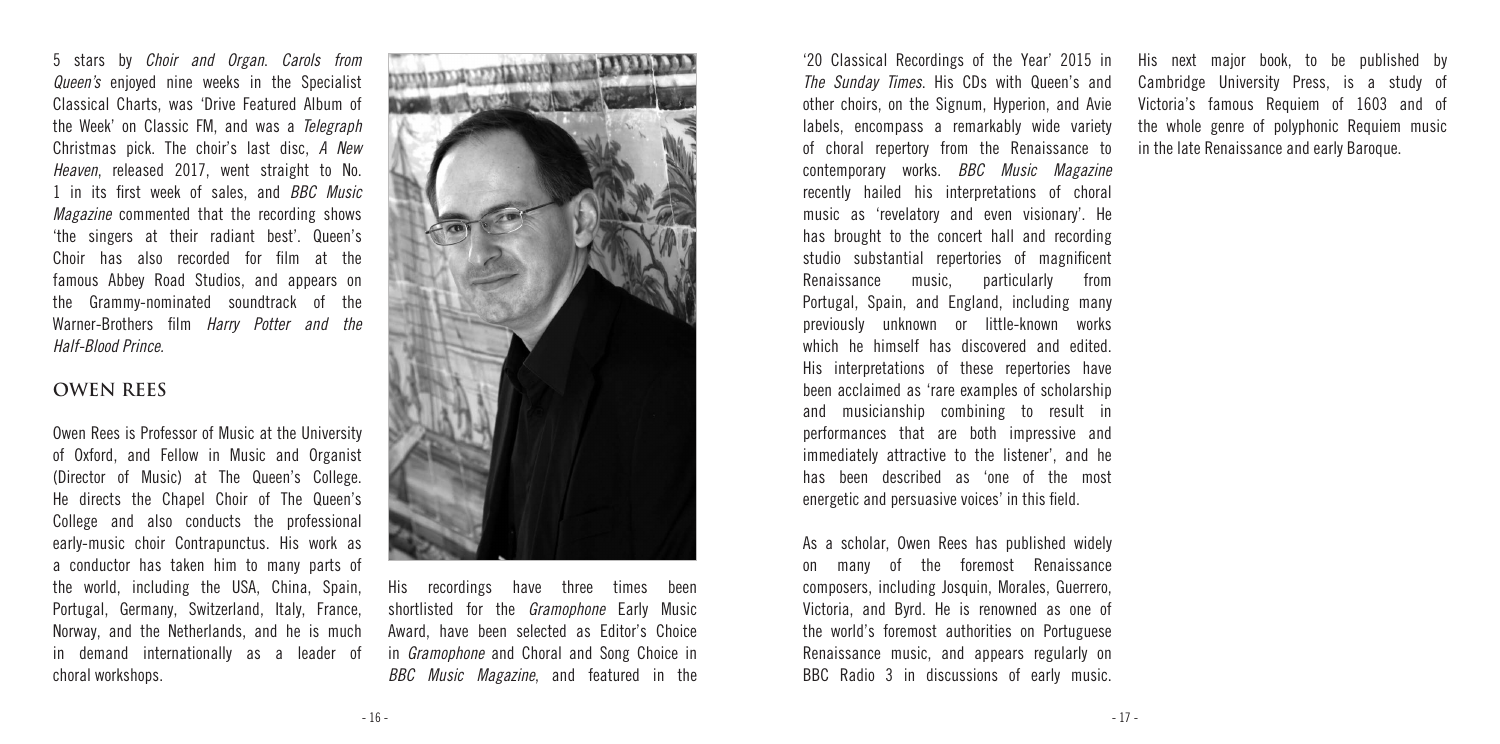

Recorded in the Church of St Michael and All Angels, Oxford, 10–11 January 2017, and in the Chapel of Keble College, Oxford, 11–12 March 2017

> Producer – Adrian Peacock Editing – Adrian Peacock & David Hinitt Recording Engineer, Mixing, and Mastering – David Hinit

Cover Image – Shutterstock Design and Artwork – Woven Design **www.wovendesign.co.uk**

 $P$  2018 The copyright in this sound recording is owned by Signum Records Ltd © 2018 The copyright in this CD booklet, notes and design is owned by Signum Records Ltd

Any unauthorised broadcasting, public performance, copying or re-recording of Signum Compact Discs constitutes an infringement of copyright and will render the infringer liable to an action by law. Licences for public performances or broadcasting may be obtained from Phonographic Performance Ltd. All rights reserved. No part of this booklet may be reproduced, stored in a retrieval system, or transmitted in any form or by any means, electronic, mechanical, photocopying, recording or otherwise, without prior permission from Signum Records Ltd.

> SignumClassics, Signum Records Ltd., Suite 14, 21 Wadsworth Road, Perivale, Middx UB6 7JD, UK. +44 (0) 20 8997 4000 E-mail: info@signumrecords.com **www.signumrecords.com**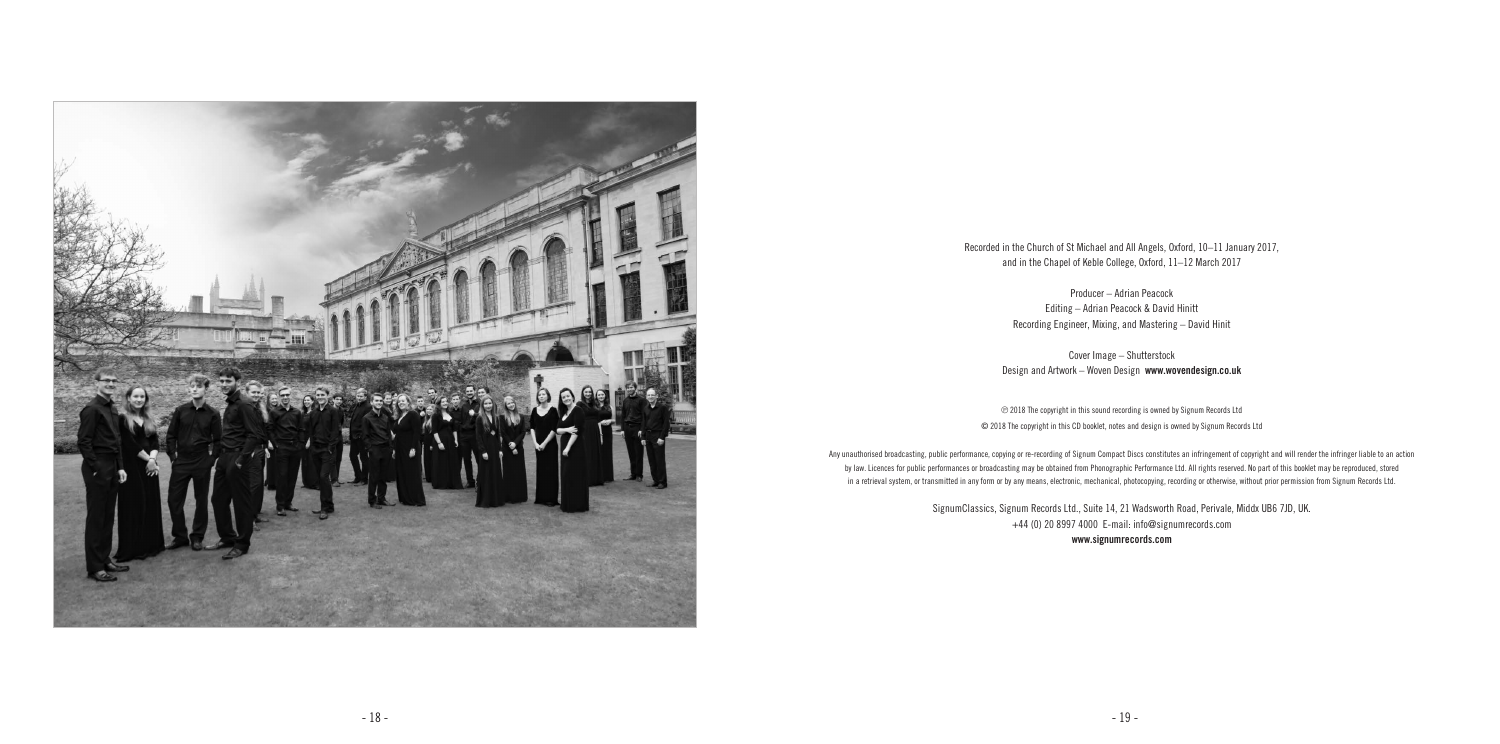# ALSO AVAILABLE on **signum**classics



**David Bednall: Welcome All Wonders A Christmas Cantata Choir of The Queen's College, Oxford Owen Rees** *director*  **SIGCD335**

*"An excellent disc: the singing is incredibly tight, in the manner to which it has become increasingly accustomed under its musical director, Owen Rees, and Bednall's writing is ingenious, embedded in a profound understanding of the workings of the choir and organ- both as distinct entries and as a partnership."*  **Gramophone**



**A New Heaven Choir of The Queen's College, Oxford Owen Rees** *director* **SIGCD475**

*"The choir sound entirely at home in this repertoire, with Rees coaxing uniformly excellent accounts from them. A satisfying programme, finely sung."* 

**Choir and Organ**

Available through most record stores and at www.signumrecords.com For more information call +44 (0) 20 8997 4000